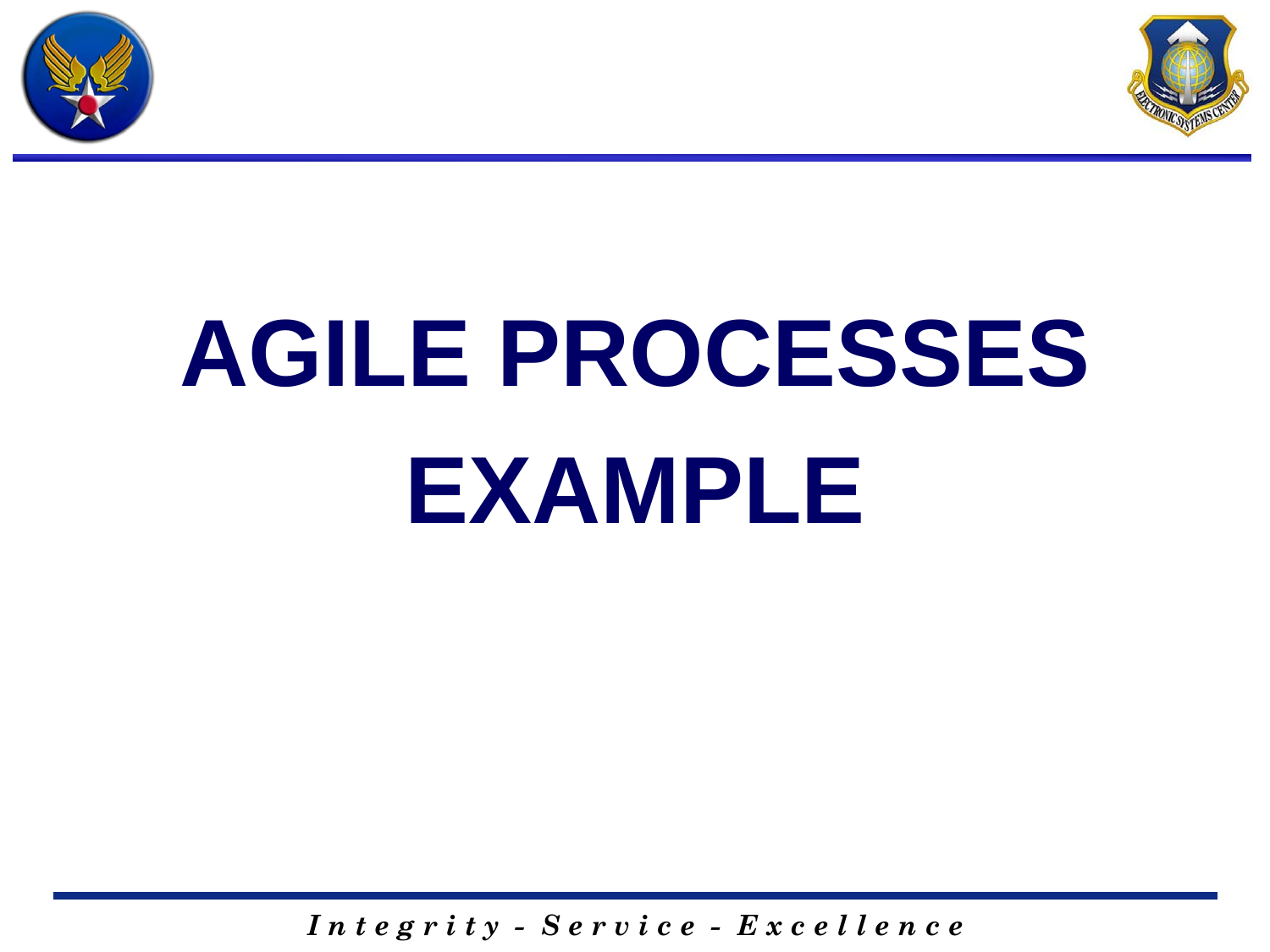#### **Requirements: Where do they come from? Users** •Helpdesk •Field Events •Conference inputs •PUC •Local Training **OPS** VersionOne **Request** •Gross or refined, does not matter-just get it in **Program Manager** •Paying customer inputs (MAJCOMs) •PMR •Wild hairs **OPS PEX Team:** Internal •Devs/SMEs/Testers •Architecture Committee •Etc. none **Big R/Little r**

 $F$ uturę implęmentation, not Current release  $e\,$ n c e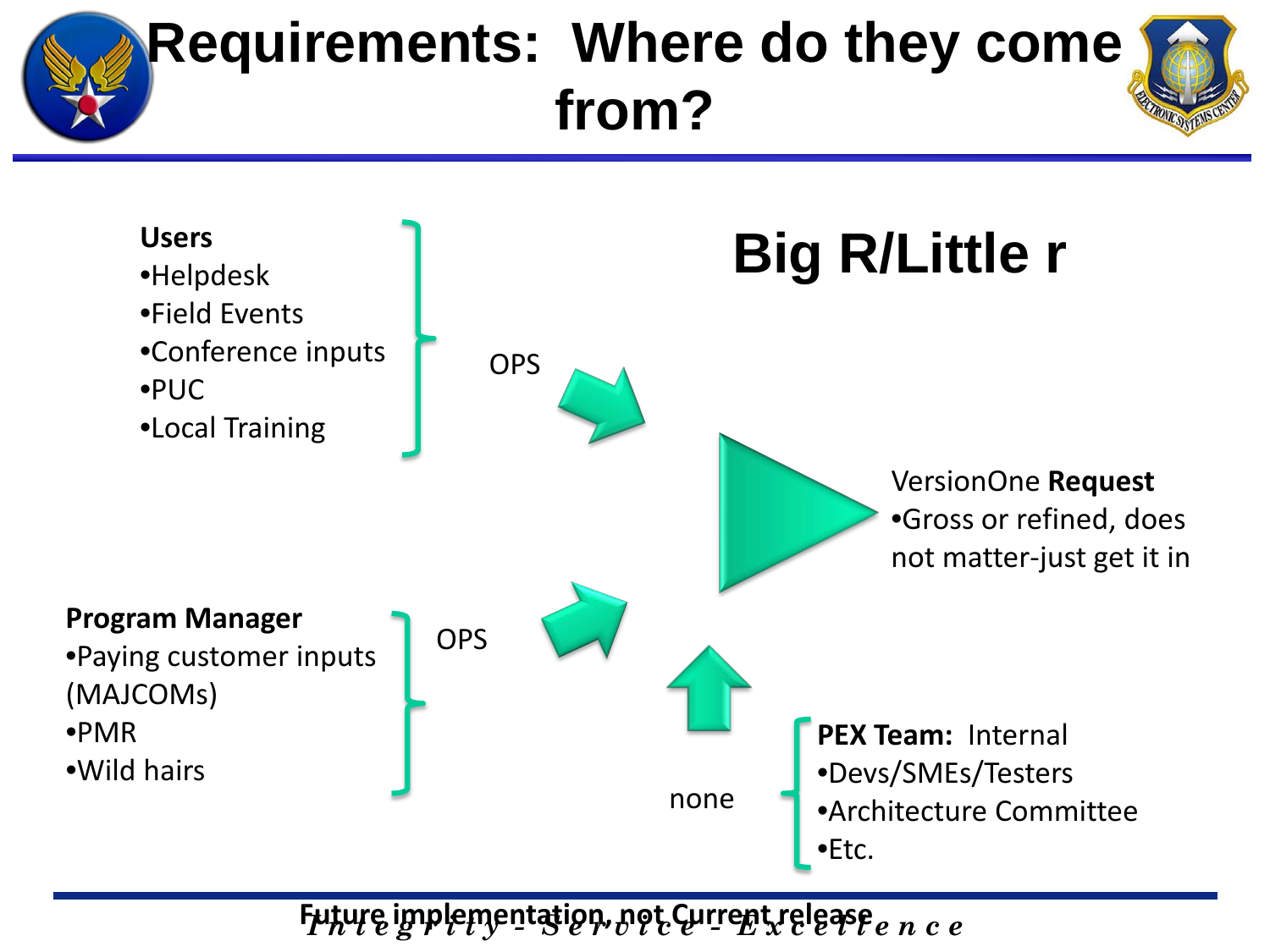#### **Requirements: Where do they come from? POT Team** •Release Planning converted to stories •Execution generates stories POT VersionOne **Stories Little r**

### **Dev Team**<br>
•No wild hairs **Development of the contract of the contract of the contract of the contract of the contract of the contract of the contract of the contract of the contract of the contract of the contract of the**

•Revealed during execution

•Revealed during iteration test

*"Welcome changing requirements, even late in development. Agile processes harness change for the warfighter's competitive advantage."*

•Not "just get it in"

•Specific to support

release effort

**POT team** has primary responsibility to keep effort aligned with priorities during execution

POT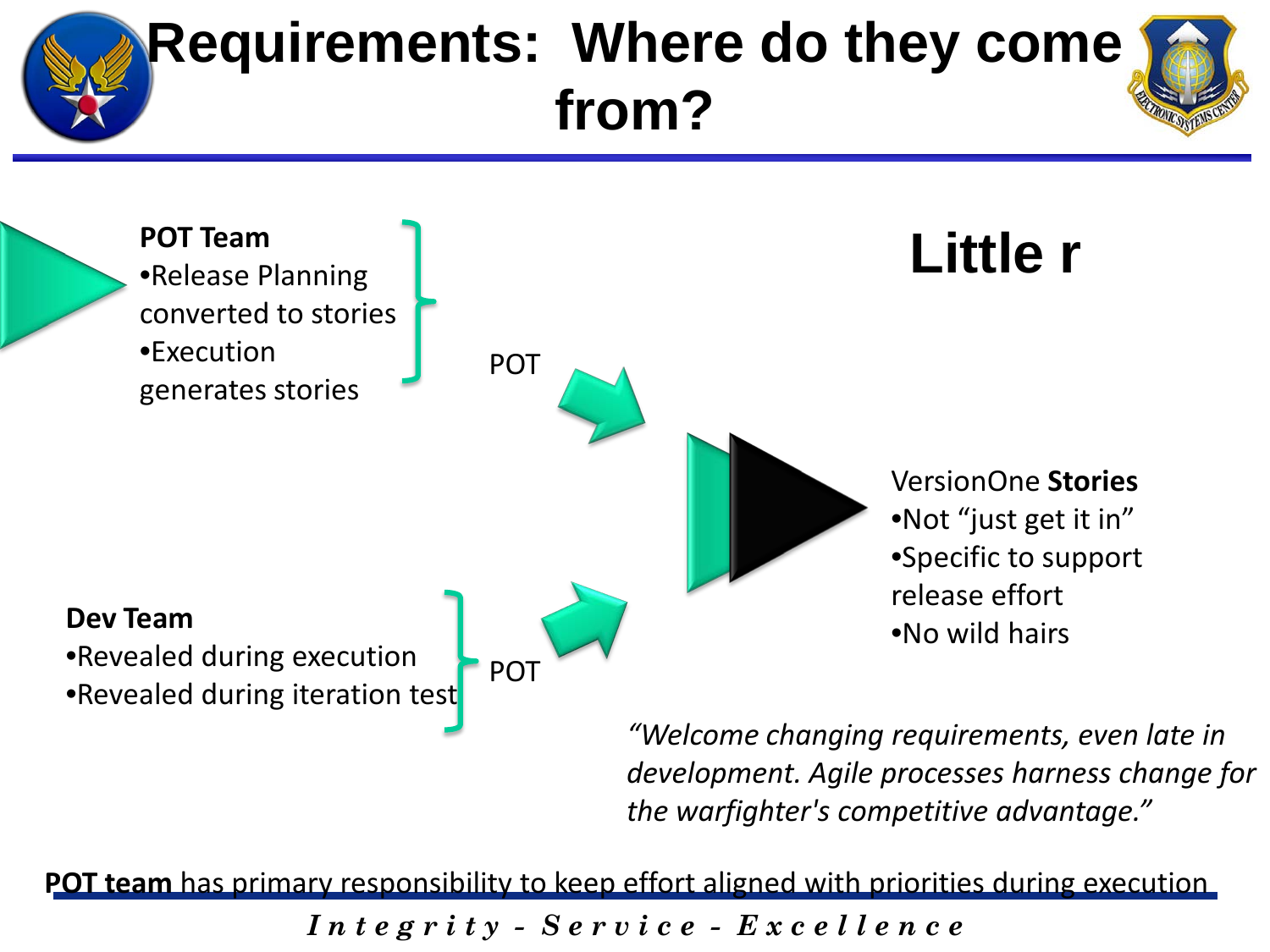

### **Requirements Process timeline: How we Filter/Prioritize/Refine**





### Pre-release

release

#### **Program Manger:**

- •Coordinates with Stakeholders
- •Conducts PMR
- •Obtains Stakeholder Concurrence
- 

*"Business people and developers must work together daily throughout the project."*

### •Approves Roadmap **Collaboration**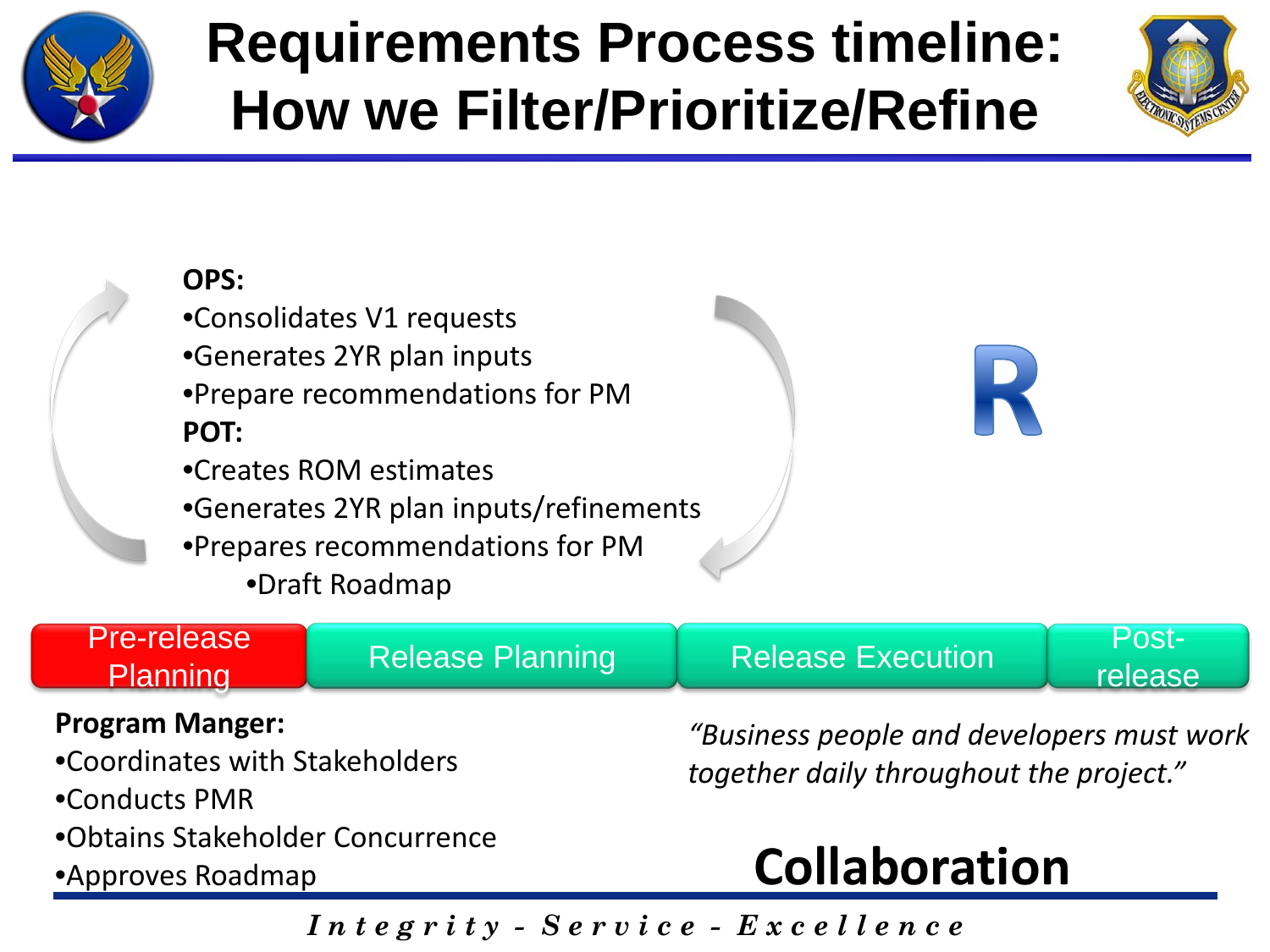

### **Requirements Process timeline: How we Filter/Prioritize/Refine**



RI  $>$  R **POT** conducts Release Planning Meetings **POT: (**SMEs and Developers) •Aligns Team workload with •Based on Approved Roadmap strategic intent •Decomposes Requirements by Function •Establishes initial workflow (Vertical Slice) for the release with the •Prepares for Release Planning Meeting Teams' input through Scrum •Requirements and Design meetings Masters (learning point) •Acceptance Criteria re-release Release Planning Release Execution Post-Pre-release release **OPS: Development Teams** •Refines understanding •Provides Inputs through design meetings of requirements in •Creates SketchFlows response to POT•Iterative process resulting in Service - Excellence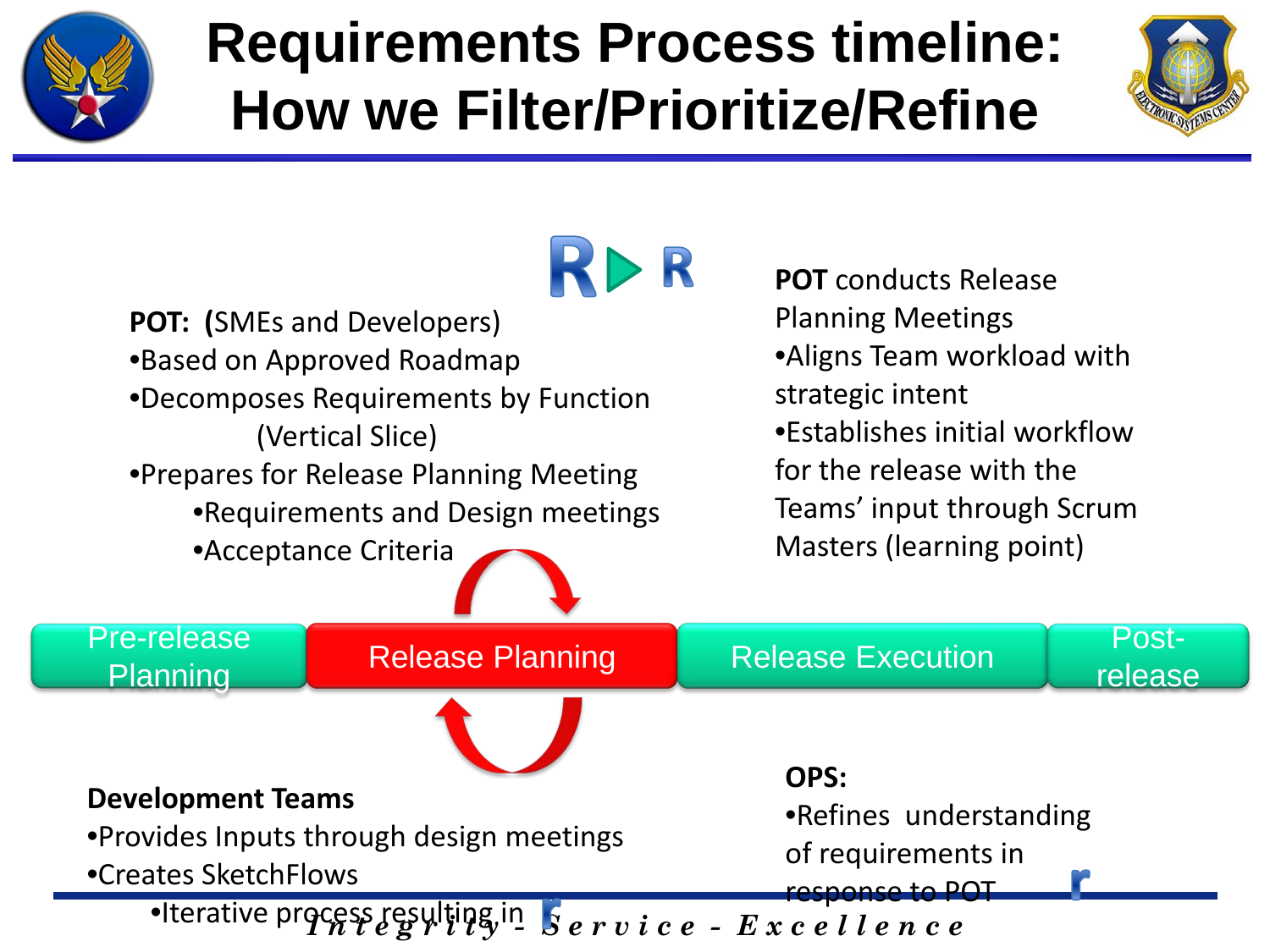

### **Requirements Process timeline: How we Filter/Prioritize/Refine**





#### **Development Teams** •Executes delivery of functionality •Organic testers and SMEs expose additional •Defers to POT for requirement clarification & sequencing **No delivery extensions** re-release Release Planning Release Execution Post-Pre-release release

**POT** focus shifts to subsequent release's •Pre-release Planning

*"Our highest priority is to satisfy the warfighter through early and continuous delivery of valuable software."*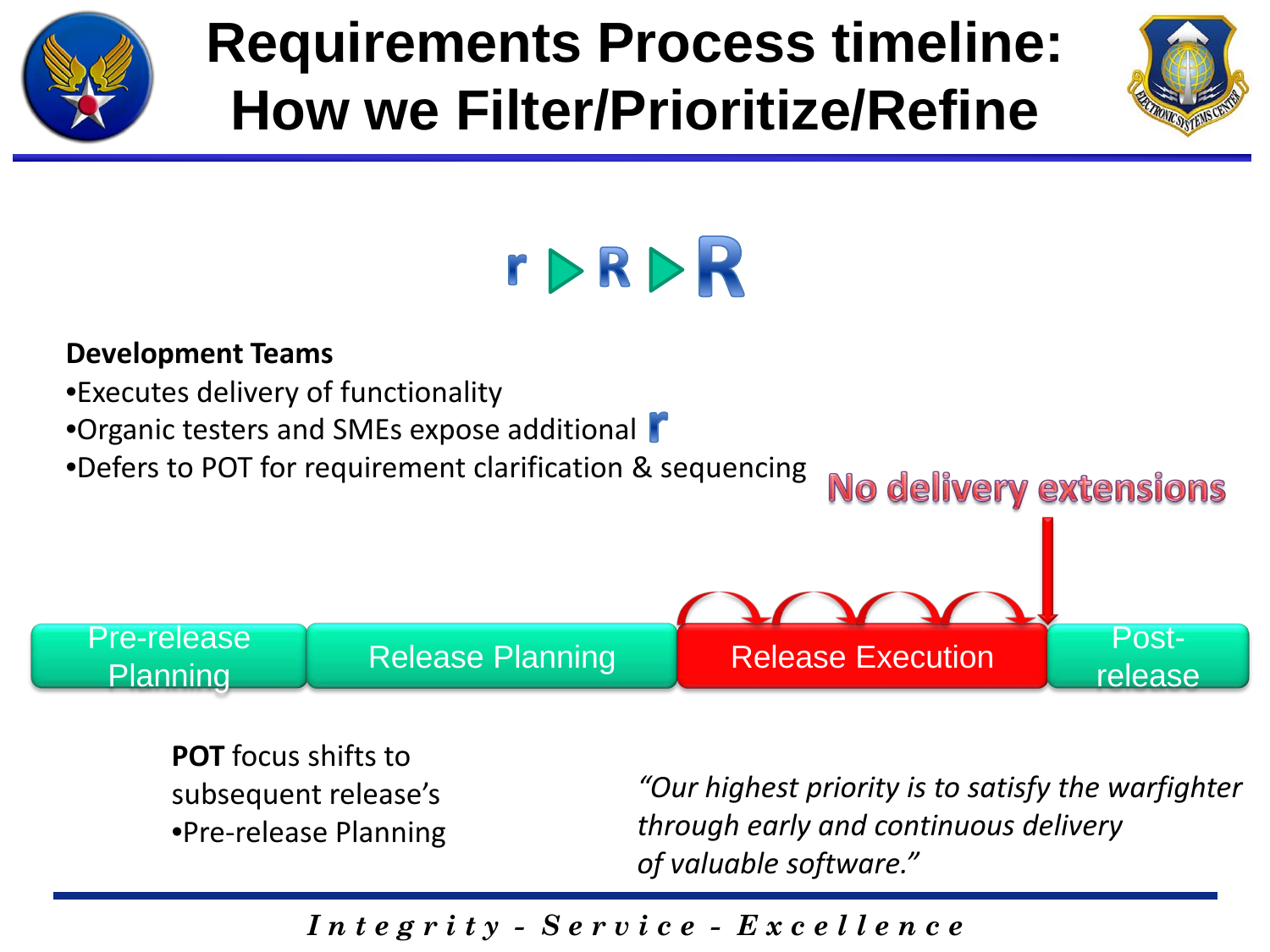### *timeline: How do we know we have met them?*

#### **Development Teams**

•Iteration Demonstrations

•Iteration Retrospectives

•Were Acceptance Criteria adequately defined?

•*Existing Requirements are validated at Iteration Test, not Systems Test*

#### **OPS Team**

•Conducts Systems Test against validated acceptance criteria

•Uses Regression Tests based on the actual ATs created for each slice of functionality

•Systems Test is part of Release Execution and ends on time



release

#### **Government Customer**

- Working groups
	- Warfighter comes to PEX office
- •PEX Users Conference
- •High Level Verification
- •Beta Test Sight for Warfighter
- •What does the PM think?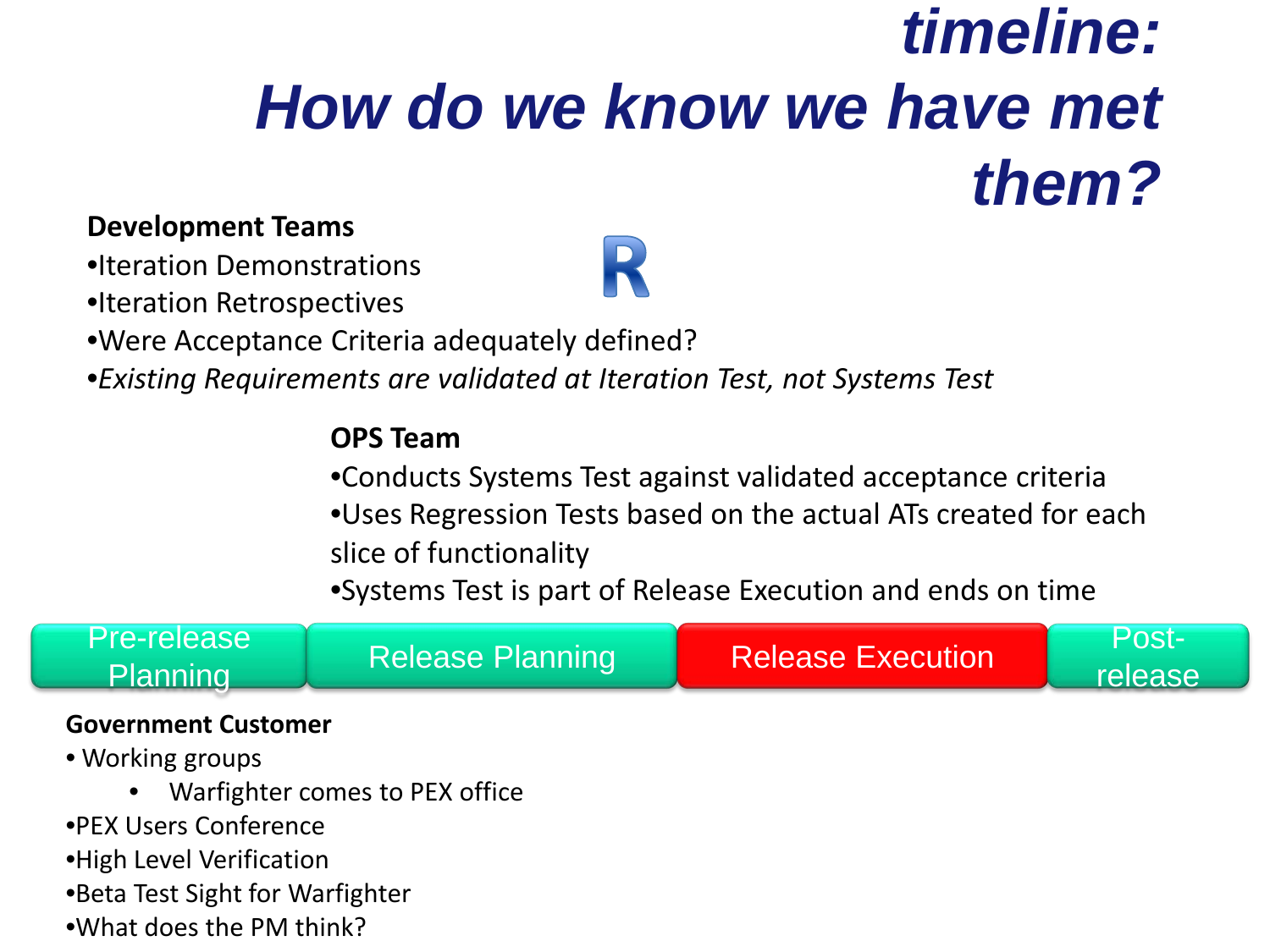



**Development Teams**

•Release Retrospective

## R

### **How do we know we have met them?**

**OPS Team**

•Release Retrospective

•Installation and Training lead to new requests

**Independent Testing Events** •46 TS risk mitigation •SSI DT&E/FDE

•Working with AFOTEC

Pre-release

re-release Release Planning Release Execution Post-

release

#### **Release Candidate sites (HLV)**

•Feedback

•New **C** entered into VersionOne as

Requests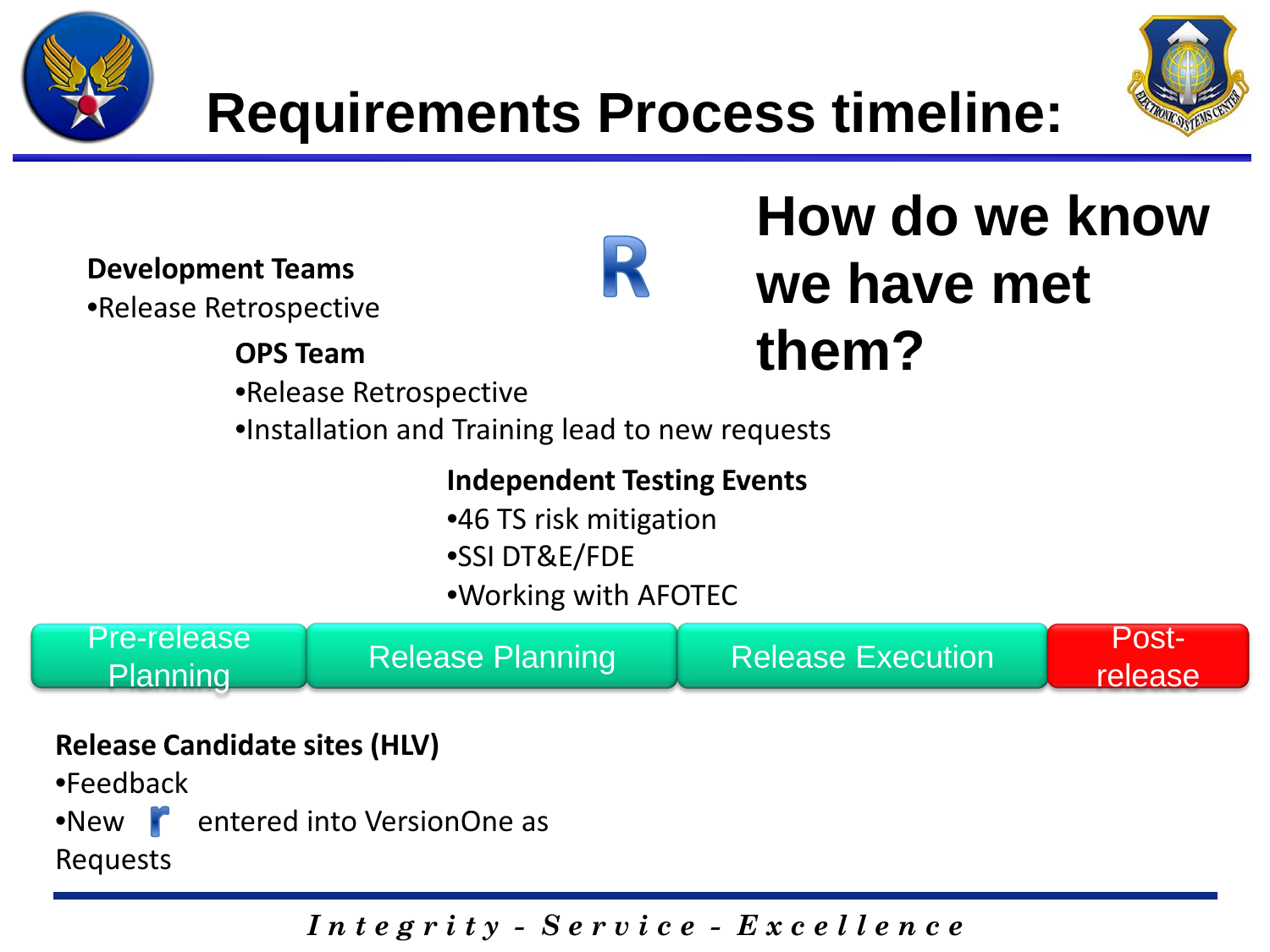



- **Compatibility/Consistency** across PEX: *standards*
- **Usability** for its target audience: the warfighter
- **Intuitive work flow**

### Why? Why? Why?



To achieve the desired collaboration we emphasize use of the tool: SketchFlow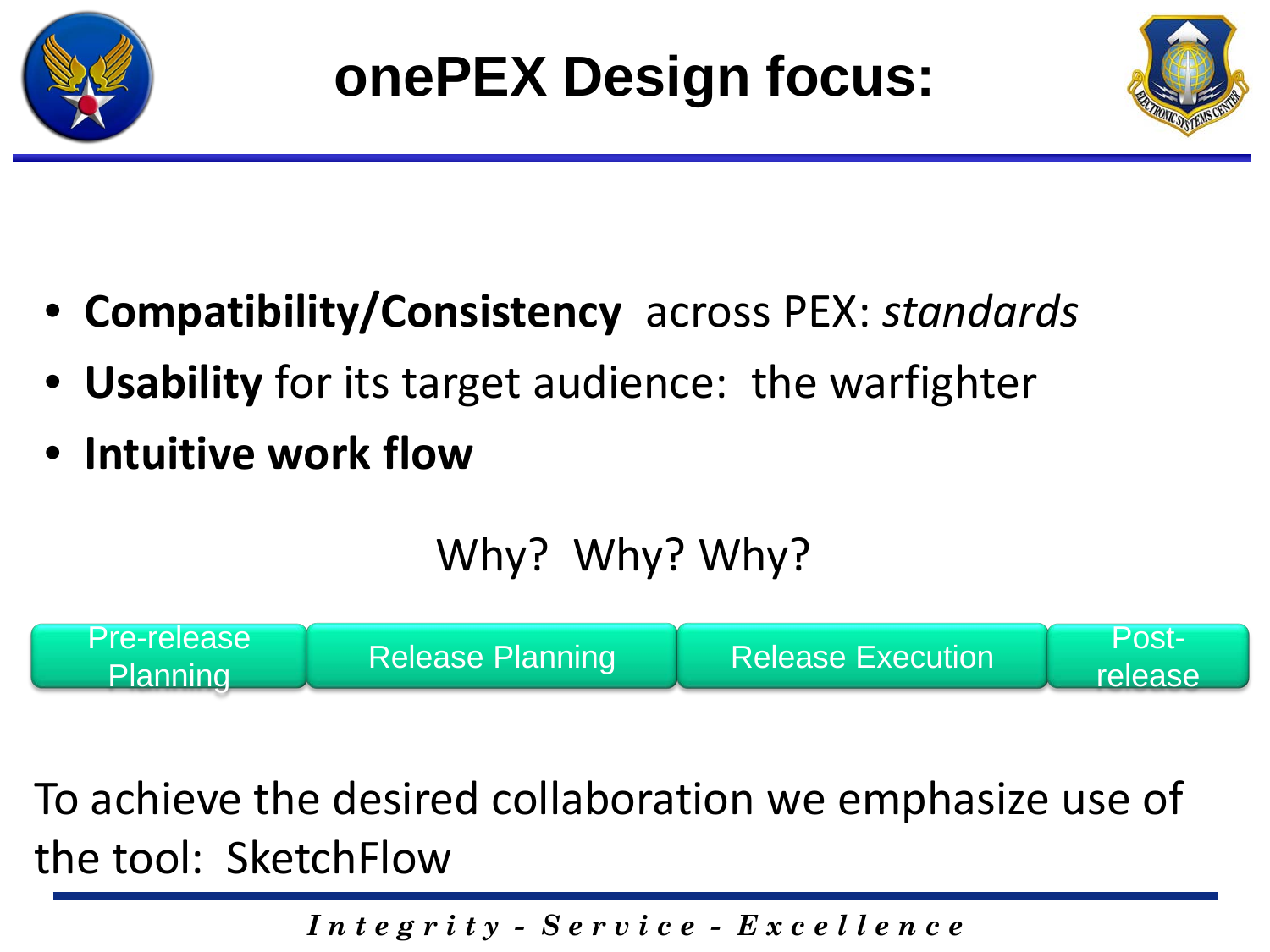

### **Design flow:**



release

#### **Developers:**

•Resolve differences between SketchFlow and Story Acceptance Criteria with **POT** •Resolve differences between Sketchflow and Acceptance Tests with **onePEX Design**

•Tasks are design

•Iteration demonstrations are not design meetings but they do expose your work

#### **onePEX Design: (**Developers)

•Keeps SharePoint current •Meets regularly to ensure consistency across the effort (Thursday after Planning Meeting) •Write defects for prioritization and sequencing

#### **Embedded SMEs:**

Pre-release

•New requirements are provided to **POT** •Design issues are provided to **onePEX Design** for resolution

*"Simplicity--the art of maximizing the amount of work not done--is essential."*

*I n t e g r i t y - S e r v i c e - E x c e l l e n c e*

Te-release Release Planning Release Execution Post-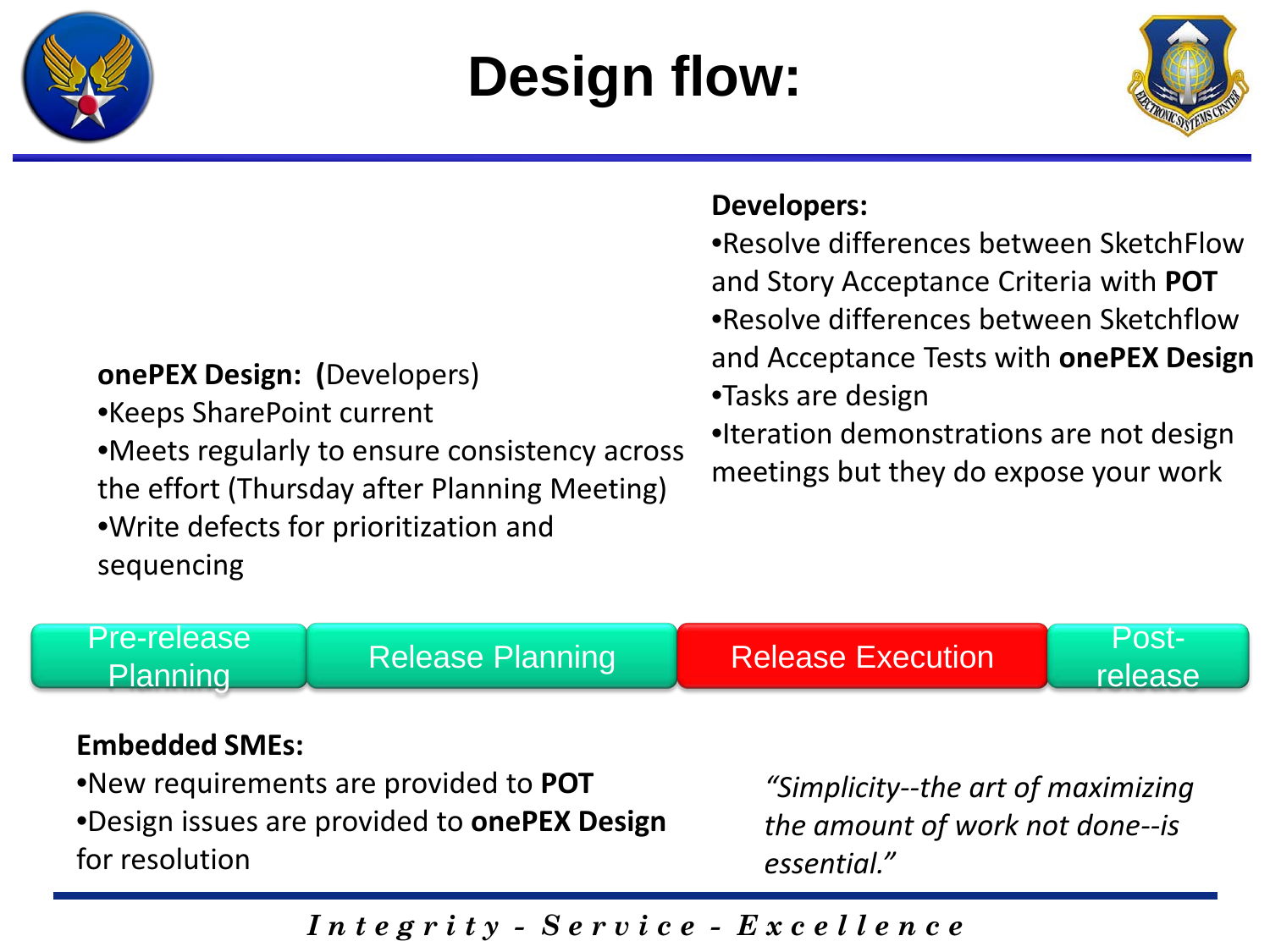



*"Working software is the primary measure of progress."*

Some fundamentals about Agile:

post work, visibly stop starting, start finishing done is done, begin

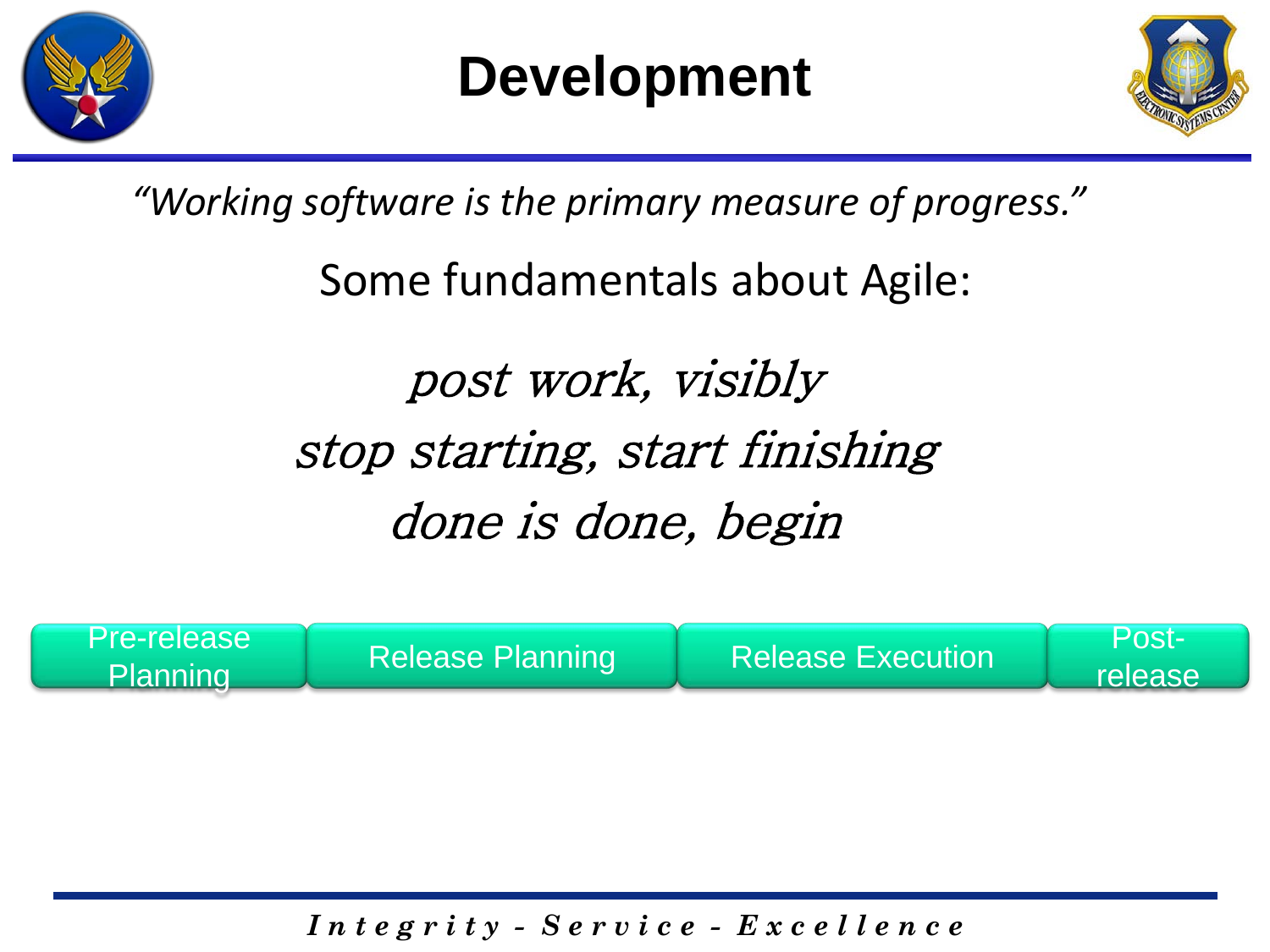

### **Development**



*"Working software is the primary measure of progress."*

#### **Development Teams**

•Participates in Requirements and Design meetings in accordance with the roadmap •Shapes estimates in the Release Planning Meeting •Help establish the delivery sequence •Review Acceptance Criteria, SketchFlow and Acceptance Tests to prepare for writing tasks

Pre-release re-release Release Planning Release Execution Post-

release

*"The best architectures, requirements, and designs emerge from self-organizing teams."*

*"Continuous attention to technical excellence and good design enhances agility."*